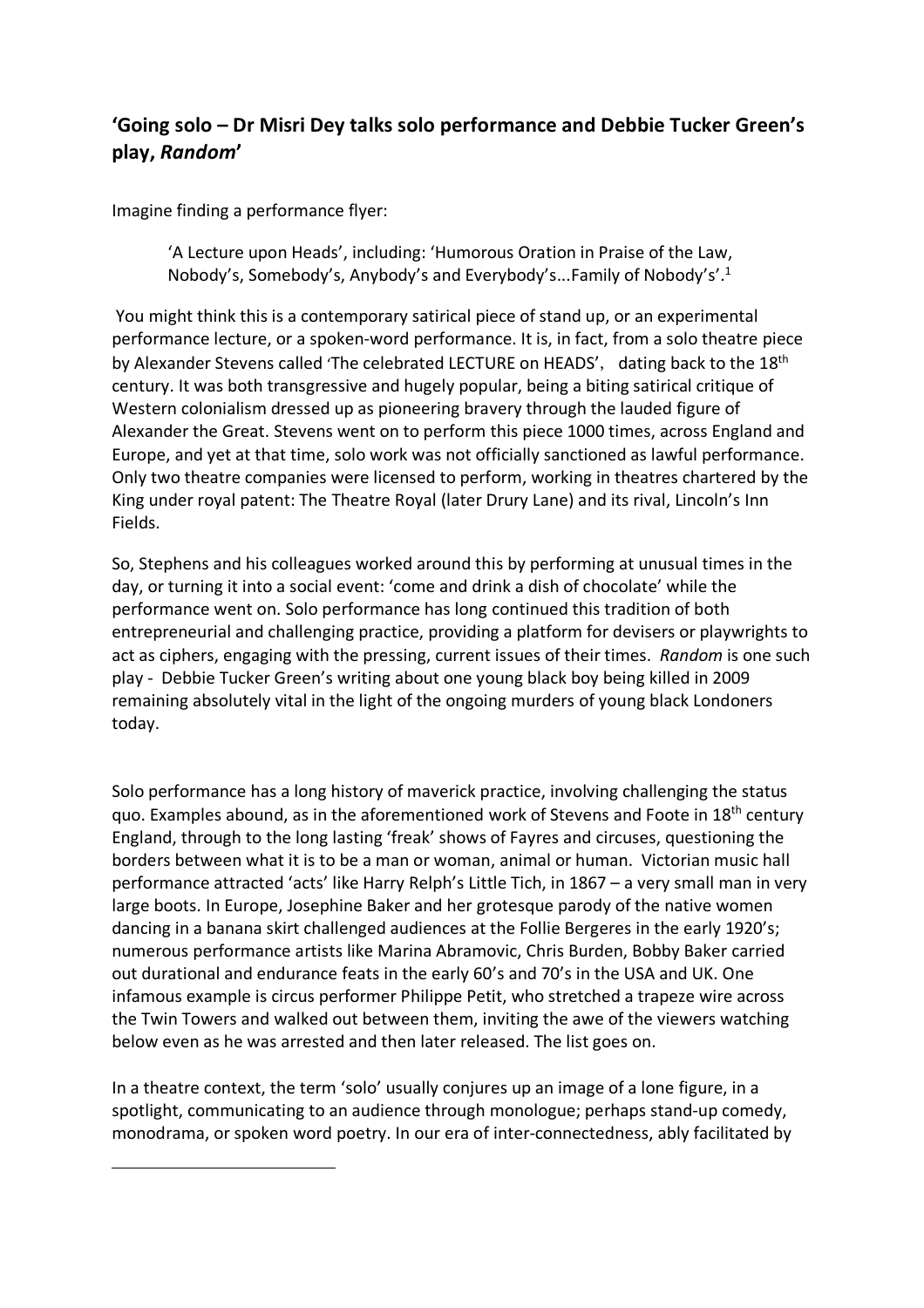the internet and popular media, we know however that solo, as a state of being, is a seductive illusion, an 'as if' alone, as we contain the echoes and influences of our teachers, friends and heroines all. Of course, this is how all theatre operates, inviting us to believe the actors are the characters they portray, even while we know this not to be the case in reality. I have come to describe solo performance as work where one performer holds the main focus and weight of the performance, although others are usually involved in both its making and manifestation.

Solo practices occur in other areas of work: the philosopher, walking thinking into being; the eremite, enclosed and embracing aloneness in a face to face with their God; the mail pilot, flying through the night. Endurance, courage and a maverick individuality all emerge as vital qualities for this kind of lone worker. Within the performing arts, the violinist, or prima ballerina are literally 'outstanding'- alone in the space, separated from the orchestra or corps de ballet. Again, the soloist performs 'as if' alone, yet very much in collaboration with others.

Solo theatre crosses both popular and classical art forms. Just one list could include Greek oratory, old time music hall, cabaret, fayres and circus performance, vaudeville, magic, performance and live art, one act shows, monodramas, monologues, spoken word/slam poetry, performance lectures and stand-up comedy. In introducing the solo play *Random*, we are working in the further specific theatre context of solo performance that prioritises words. The monologue is a core speech device in this kind of work and has a long, shape shifting history – from long form, Greek oratory and medieval storytelling to specific moments in Renaissance plays where a character offers the audience a window into their private thoughts. It has more recently been used to describe entire performances. *Random* is a 'monopolylogue' – where one actor, in this case Petra Letang, switches between multiple parts. Recent well-known solo works like this include Simon Callow's *Shakespeare's Heroes* (2011) or the *Mystery of Charles Dickens* (2012). Older key monopolylogues include the work of Lily Tomlin, Danny Hoch or Anna Deavere Smith. Deavere Smith's verbatim theatre works are powerful examples of the monopolylogue; in *Twilight: Los Angeles*, or *Fires in the Mirror* (*both 1992*) she 'walks in other people's words', conveying multiple voices and experiences based on real life interviews. An acoustic conjuring up of other people takes place, in the theatre, but the actor is also very present. This is not an act of ventriloquism, where the performer is merely a conduit – rather, their humanity, engaged in this act of telling, is also necessary and relevant. In a telephone interview, Tinuke Craig, the director of *Random* also discussed her ambition to achieve this kind of dual representation; of both characters and actor. Letang is Mother, Sister, Father, Brother, and also herself, in the present - a black woman (like many others) whose role it is to speak out and bear witness when black boys and black men die. *Random also* offers a clear example of solo work which seems to owe more of its influences to popular performance traditions of rap, hip hop, spoken word poetry and music than a theatre focused on literature. Think Benjamin Zephaniah, Jonzi D's hip hop 'Feater', spoken word poets Sarah Kay, Inua Eliams, Kate Tempest, Aleshya Wise, as opposed to the plays of a Sarah Kane or a Steven Berkhof. Not that their words are not 'literary', if by that we mean finely placed, tough and precise. But they gather their meanings as much from rhythm and pace, melody and motion as they do from allusion and metaphor, and historical references. These wordsmiths speak about